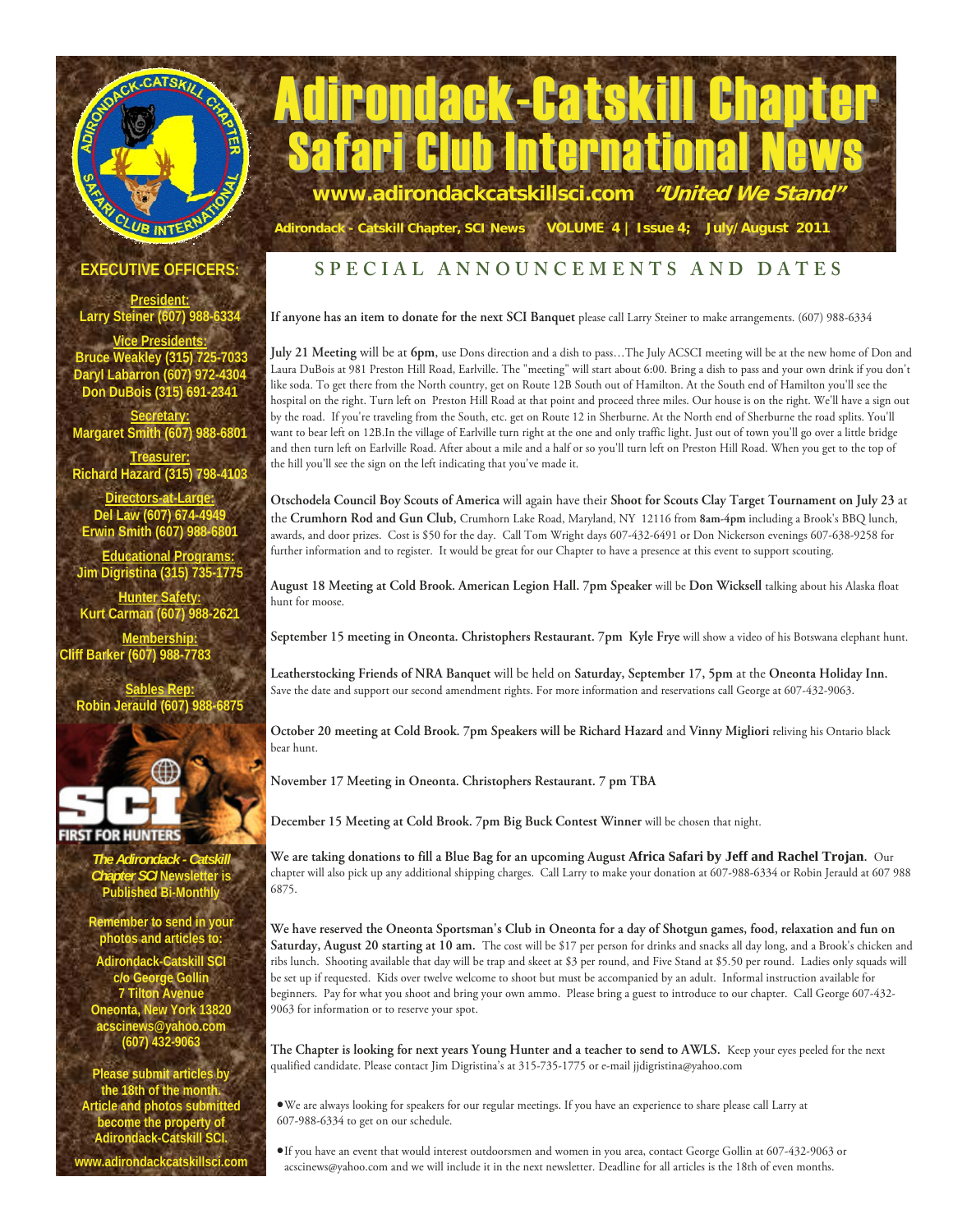### **Winners of the New Zealand Hunt Rod and Linda Brown of Hillsdale, NY**

My best friend is a Kiwi, a New Zealander. My wife and I have always wanted to visit and at the same time do a hunt for red stag and fallow deer. Well on a visit to Frank Zitz, my wife Linda and I were informed of a Adirondack Catskill SCI'S 2010

Annual fundraiser dinner where hunts are auctioned off - so we signed up. At the dinner we were lucky enough to win the bid on a New Zealand hunt for 2 red stag, 5 days and nights - all inclusive for the phenomenal amount of \$200.00. So it was on !

 We arrived in Hamilton, New Zealand on Wednesday 3/30 and were picked up by outfitter/guide Mat Hall on following day. Once we arrived at the Munguni Lodge in the Waitomo region of the North Island we were immediately impressed with the accommodations. The lodge has a wind turbine and solar panels for electricity and collects water from the roofs - totally self sufficient. We settled in, got acquainted with Sharon the cook, sighted in the borrowed rifles - Sako .308 and Tika .280, got dressed in some field gear and headed out to look for some animals. Once we saw the quality of animal I decided to upgrade and get a fallow deer instead of a red stag. No sense having two red stags on the wall.

 Up at 6:00 am the next morning we ate breakfast and headed out. The weather was absolutely beautiful which was helpful in spotting animals and putting on some stalks. After hiking up and down the terrain - be in shape, suggest a lot of multiple level stair running - we located a chocolate fallow deer. We spent several hours trying to get in position but I was never comfortable with the shot so we passed and



went back to the lodge for lunch. The animals normally bed down for several hours so we took the opportunity to go to an annual 'running of the sheep' and street festival - a little local color. Later that afternoon we got Linda on a red stag. She got in position and shot but it was a clean miss. We tried to get onto a few more stags but it wasn't to be so we headed back to a delicious dinner once it got dark.

 The following morning, 60 degrees and sunny, we headed out although sore from yesterday's walkabout and immediately spotted a shooter 300 inch red stag. As we were hiking and stalking to get in range I spotted a fawn colored fallow that was laying in the shadows. It was a monster. After a consult with the outfitter we decided to hang where we were and wait for it to get up and start moving. We weren't disappointed. Once it stood we were at a 140 yards and ready. I shot and the .280 did what it was meant to. The fallow walked about 10 yards, turned, stumbled and was down. Success ! After taking care of the animal we were back at the lodge enjoying lunch - never a disappointment. Having a few hours to kill while the animals weren't moving we went to the famous Glow Worm Caves in Waitomo a tourist attraction that was well worth it.

 That afternoon we went out to get Linda a red stag. Again up and down the terrain, spotting and stalking what seemed to be miles. The animals roaring the whole time. We headed toward the roar and

located the stag and the stalk was on. It was starting to get late and we thought that tomorrow was going to have to be the day because the stag we were stalking went over the ridge and out of sight. We started getting packed up to go when right behind the original stag an even nicer stag that we couldn't see came up onto the ridge. Linda got back into position, got onto the stag, steady as a rock and shot - 240 yards - one shot, her first



big game animal. The stag went down and out of sight. The outfitter and I saw that it was a good hit but off we went to confirm. The stag had rolled down the hillside about 30 yards to a flat - it was beautiful animal. We took some pictures, dressed the animal and got it back to the lodge in the dark. A wonderful day of hunting.

 The next day it rained on and off so we hung out at the lodge. Mat has other animals to hunt had we had the money and time but we elected to just enjoy what we had accomplished and visit some of his local friends, take pictures and just relax.





*Larry Steiner receiving corn and soybeans for distribution to hunters and farmers to plant for habitat and food for wildlife. Enough seed was distributed to plant 500 acres. Many Deer, Turkeys and other wildlife will benefit from this ACSCI Conservation project for the third year in a row. Thanks also go to Stan Swears and Bob Burkhardt for helping to unload the seed.* 



*Jeff and Rachel Trojan: Jeff; double beard* 10", 1" spurs *Rachel's; 9" beard, 3/4" spurs.* 





*Del Law* 

*Got this "Red Head" at five minutes before noon today. 22 lbs., 9 inch beard, 1 in. spurs. I worked him in the field for 2 hours. He wasn't very interested in my decoy. Eventually, 2 hens paraded him toward me. As he got closer, he took some steps toward my decoy. At 45 yards, in full strut, I couldn't resist the temptation to "take a picture" of him with my 12 guage.*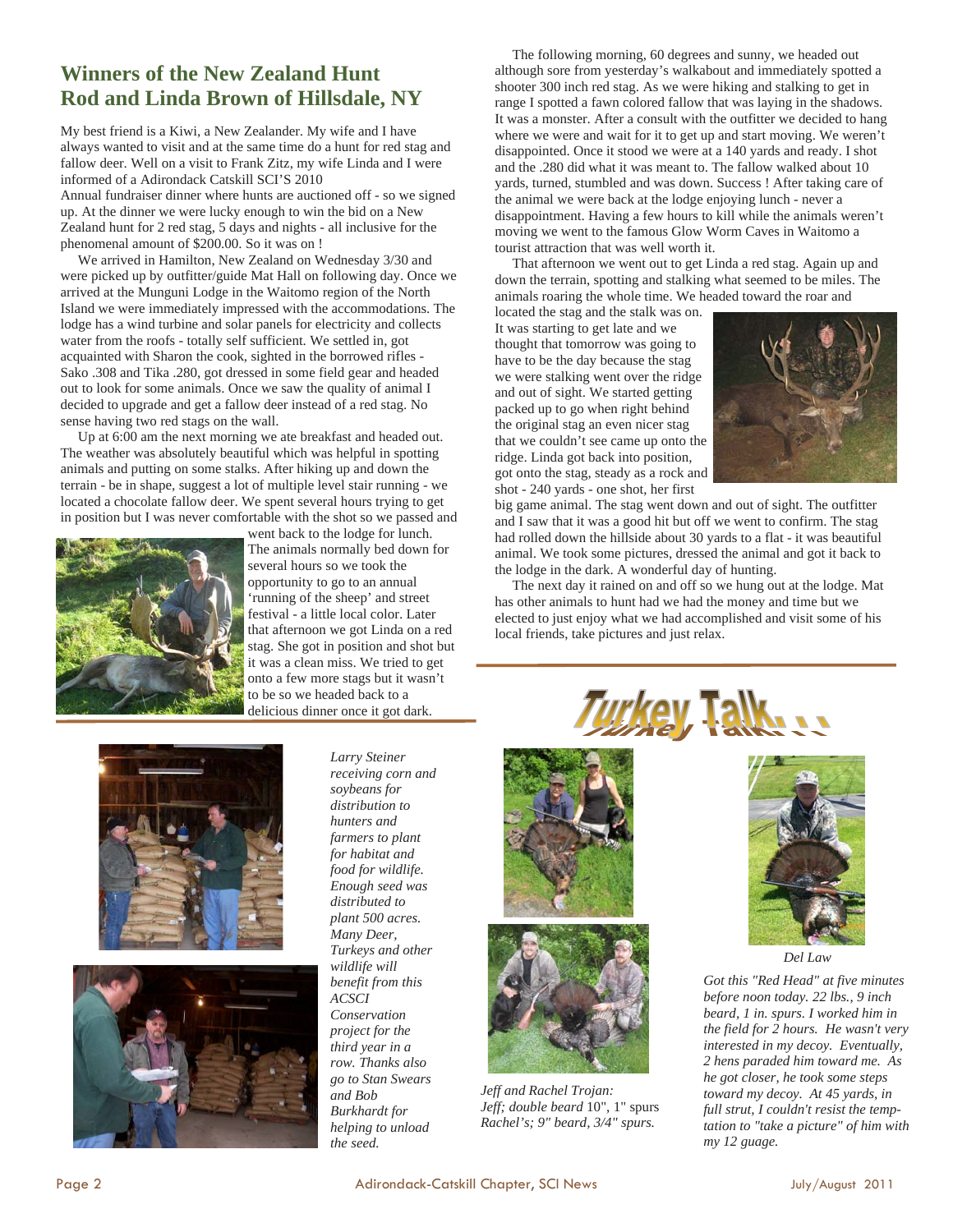#### **Bill Mayer — Adirondack-Catskill SCI**

Last fall, Bruce Clapper and I traveled to Tioga Ranch in Pennsylvania for an elk hunt. We arrived at the 1700 acre ranch in the afternoon and met our guide. The next morning, I harvested a bull elk and Bruce got one that afternoon. Bruce's elk scored 343 and mine scored 383. Tioga Ranch is high fenced but you do have to hunt to get your animal. They do not surrender easily. Everyone at the ranch was great to work with, and trust me, you will not go hungry. The food was excellent. We are planning to return to Tioga Ranch next fall to hunt their beautiful fallow deer.

# **Adirondack – Catskill Sables**

If you couldn't make the Sables meeting on June  $16<sup>th</sup>$ , here is what you missed!

- One of the priorities is to gain access and eventually own our own "Hands on Wildlife" (H.O.W.) education box(s). We are currently working on the schedule for the education box. We are also currently working on the funding for this box! Any persons knowing of any educators/school systems who would find this beneficial tool useful, contact Robin. Any persons, who would make a monetary contribution to AC SCI's education program, please note the contact information below. Remember most school budgets are tight and for a school to have use of this box would be a great benefit for students of all ages.
- AC SABLES are looking for silent/live auction donations for the 2012 AC- SCI Chapter Banquet, March 31<sup>st</sup>. Get your donated items to us by September20th, to be eligible for the Oktoberfest Donors picnic.
- AC SABLES is organizing an A-C Chapter Blue Bag to be taken to South Africa by Jeff Trojan and his daughter Rachel. You will be receiving more information on this soon, since the bag contents need to be to us by July  $25<sup>th</sup>$ .
- Next scheduled Sables Meeting will be on September15th, 2011, but until then, the emails will be flying!

Questions? Contact: Robin Jerauld, AC Sables Representative 607-988-6875 – Home 607-643-1978 - Cell rjerauld@toast.net

#### **ADIRONDACK CATSKILL SABLES WIN MEMBERSHIP DRAWING**

The AC Sables Committee won the membership incentive award for the second quarter of the 2011 Membership Drive. AC Sables received a check for \$200.00 which will be used for educating of youth and adults on our heritage to hunt and conservation practices. Contact Robin Jerauld to join AC SABLES, NOW! Let's bring home the third quarter award too!

> Robin Jerauld, AC Sables Representative 607-988-6875 – Home 607-643-1978 - Cell rjerauld@toast.net







*Here is a photo of last years "Big Buck" winner taken by Dan DuBois behind his brother Don's barn in Madison County. The taxidermy was by Randy Stewart, owner of Clingerman's Taxidermy in North Rose 315-587-2259.* 

#### **A HUNTERS PRAYER**

LORD, as I step into the meadows and forests today, let me remember that how I act will determine whether or not I have a successful hunt, not size of my game bag.

GIVE me the insight to appreciate the dignity of the wild animals that I pursue. Help me not to degrade that dignity.

GIVE me patience. Patience to tread the trail carefully, leaving behind no evidence of my having passed, patience to wait for my game knowing that it watches no man's clock, and patience to wait for a clear, clean shot if a shot I am to take.

ALLOW me to fully understand the wonder of this ancient act of hunting. A basic personal challenge that I accept willingly knowing that it is not a test of killing, but an evidence of untethered living that is within both myself and the wilderness I pursue.

AND LORD, even if I should return this evening empty handed, let me know that my memory will be full of all the sights and sounds and smells that I have witnessed, and filled with an appreciation and respect for the wild things I have shared with you today.

AMEN